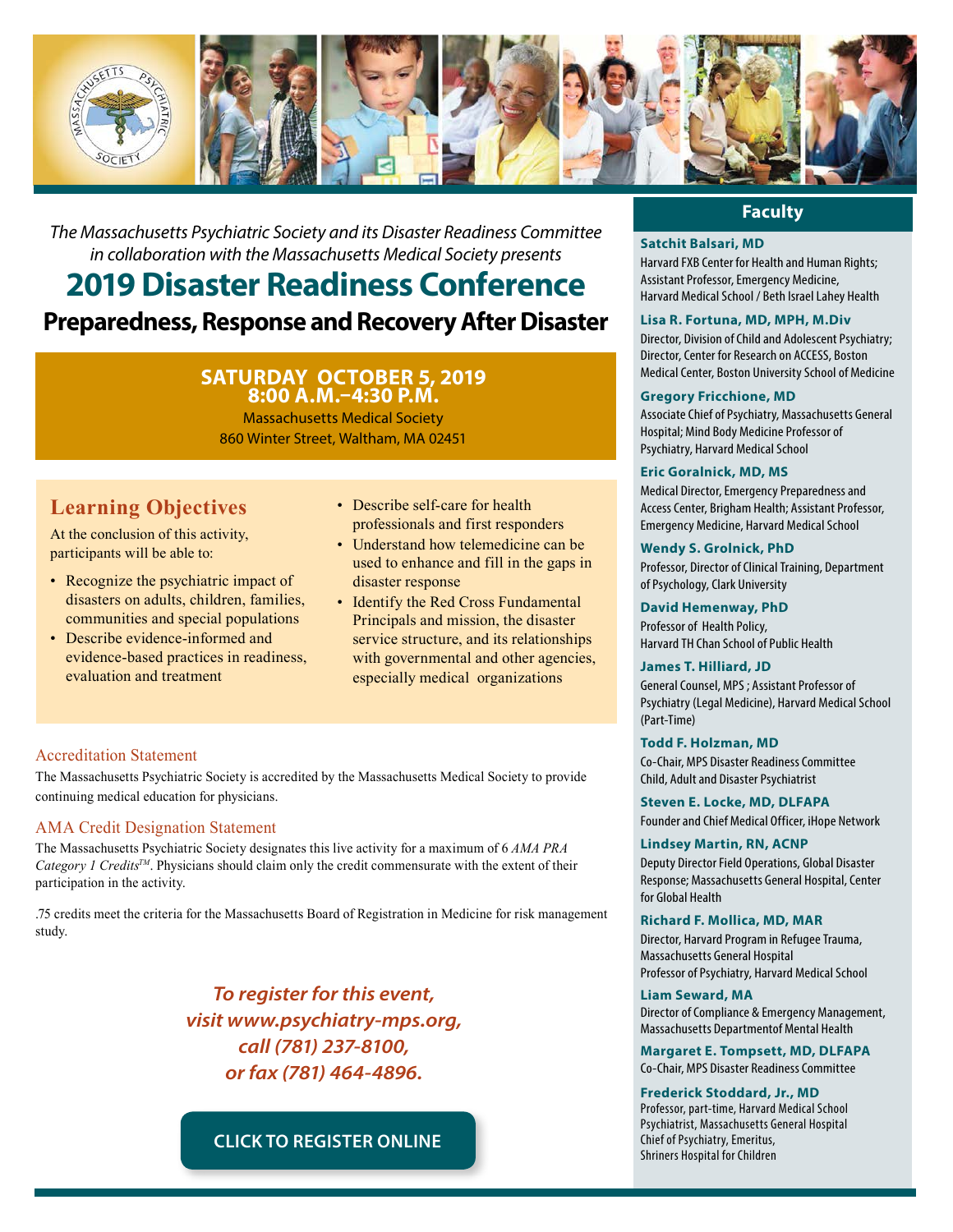

## **Program Schedule**

| 8:00-8:30 a.m.       | <b>Registration &amp; Continental Breakfast</b>                                                                                                                                          |
|----------------------|------------------------------------------------------------------------------------------------------------------------------------------------------------------------------------------|
| 8:30-8:40 a.m.       | <b>Introduction</b><br><b>Margaret E. Tompsett, MD, Program Co-Leader</b><br><b>Eric Goralnick MD, Co-Leader</b>                                                                         |
| $8:40-9:00$ a.m.     | Preparedness and Response to both Natural and Manmade Disasters<br>in a Hospital Setting<br><b>Eric Goralnick, MD, MS</b>                                                                |
| $9:00-9:20$ a.m.     | <b>Role of the Red Cross</b><br><b>Wendy Grolnick, PhD</b>                                                                                                                               |
| $9:20-9:40$ a.m.     | <b>Guns as a Public Health Problem</b><br><b>David Hemenway, PhD</b>                                                                                                                     |
| $9:40-10:00$ a.m.    | *Risk Communication and Tele-Medicine<br><b>Steven Locke, MD</b>                                                                                                                         |
| $10:00 - 10:15$ a.m. | <b>BREAK</b>                                                                                                                                                                             |
| 10:15-10:35 a.m.     | <b>Self-Care and Resilience</b><br><b>Richard Mollica, MD</b>                                                                                                                            |
| $10:35-10:55$ a.m.   | <b>Emergency Response of the MA Department of Mental Health</b><br><b>Liam Seward, MA</b>                                                                                                |
| $10:55 - 11:15$ a.m. | <b>Dealing with Burnout</b><br><b>Greg Fricchione, MD</b>                                                                                                                                |
| $11:15 - 11:45$ a.m. | *Legal and Ethical Considerations<br><b>James T. Hilliard, JD</b>                                                                                                                        |
| 11:45-12:30 p.m.     | <b>Breakout Sessions</b><br><b>Session A</b> - Refugee Trauma: National and International<br><b>Gregory Fricchione, MD and Richard Mollica, MD</b><br><b>Moderator: Todd Holzman, MD</b> |
|                      | Session B - Preventing Shootings: How to Achieve That<br><b>Wendy Grolnick, PhD and David Hemenway, PhD.</b><br><b>Moderator: Margaret Tompsett, MD</b>                                  |
|                      | Session C - Mass Disasters & Population Trauma: Systems Leadership<br>and Legal Aspects<br><b>Liam Seward, MA, and James Hilliard, JD</b><br><b>Moderator: Frederick Stoddard, MD</b>    |

*\*This session meets the criteria for the Massachusetts Board of Registration in Medicine for risk management study***.**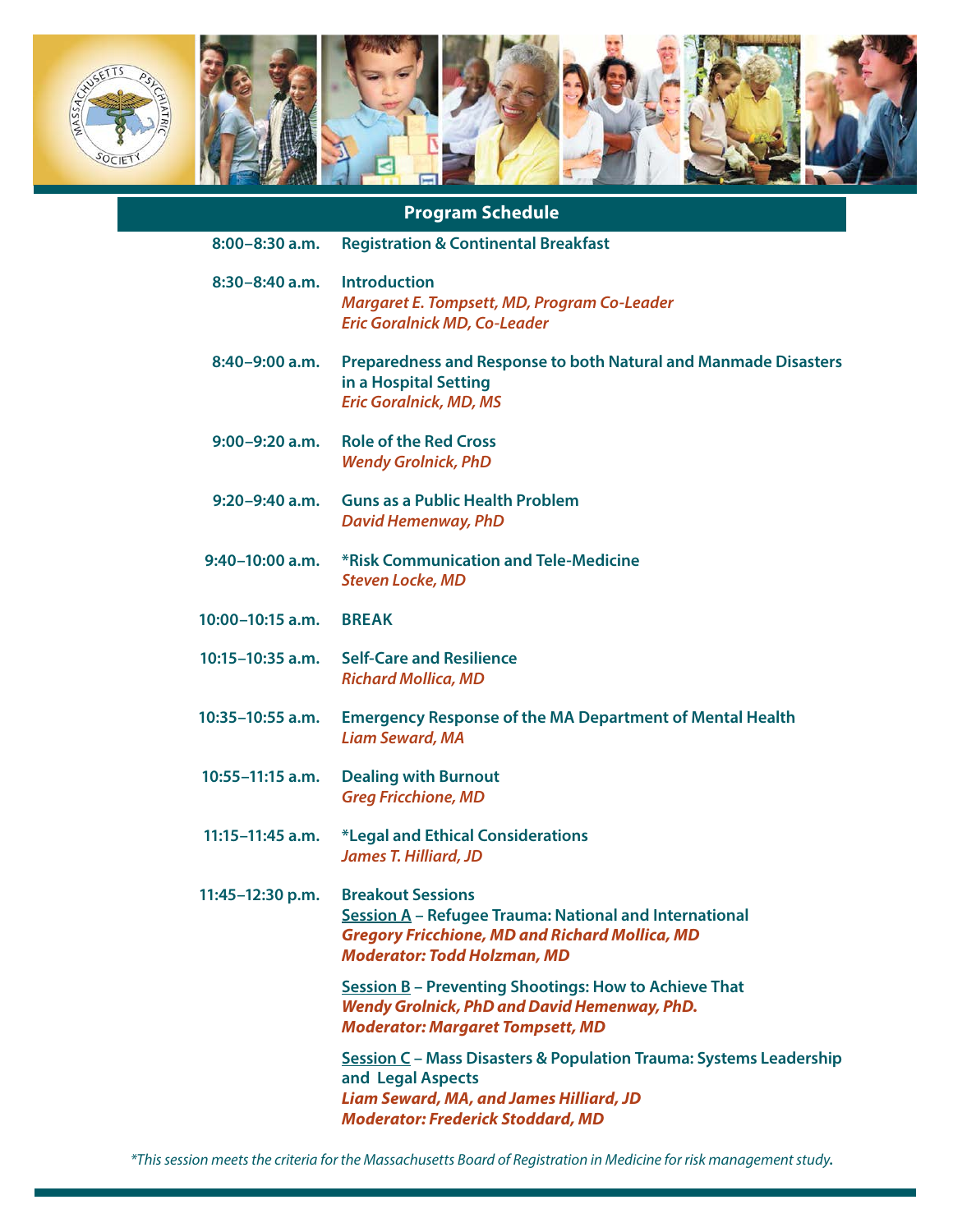

## **Program Schedule**

| 12:30-1:30 p.m.    | <b>LUNCH</b>                                                                                                                                                                                   |
|--------------------|------------------------------------------------------------------------------------------------------------------------------------------------------------------------------------------------|
| 1:30-1:50 p.m.     | <b>Experience in Puerto Rico after Hurricane Maria</b><br>Lisa Fortuna, MD                                                                                                                     |
| $1:50-2:10$ p.m.   | <b>Mortality in Puerto Rico after Hurricane Maria</b><br><b>Satchit Balsari, MD</b>                                                                                                            |
| $2:10-2:30$ p.m.   | <b>Working with Children and Families</b><br><b>Frederick Stoddard, MD</b>                                                                                                                     |
| 2:30-2:50 p.m.     | <b>Refugee Migration Disaster</b><br><b>Richard Mollica, MD</b>                                                                                                                                |
| $2:50 - 3:10$ p.m. | <b>Experience of Nurses in Global Disaster Response</b><br><b>Lindsey Martin, RN, ACNP</b>                                                                                                     |
| $3:10-3:25$ p.m.   | <b>BREAK</b>                                                                                                                                                                                   |
| $3.25 - 4:10$ p.m. | <b>Breakout Sessions</b><br><b>Session A - Medical Aspects of Disaster Response</b><br><b>Lindsey Martin, RN, ACNP</b><br><b>Moderator: Todd Holzman, MD</b>                                   |
|                    | <b>Session B</b> - Puerto Rico Impacts and What's Needed Now: Cases<br>Lisa Fortuna, MD and Satchit Balsari, MD<br><b>Moderator: Margaret Tompsett, MD</b>                                     |
|                    | Session C - Disaster Telemental Health - It's Happening: Case<br><b>Examples and Role Plays</b><br><b>Richard Mollica, MD and Steven Locke, MD</b><br><b>Moderator: Frederick Stoddard, MD</b> |
| $4:10-4:25$ p.m.   | <b>Panel Discussion</b><br><b>All Remaining Speakers</b>                                                                                                                                       |
| 4:25-4:30 p.m.     | <b>Closing Remarks / Adjourn</b><br><b>Frederick Stoddard, MD</b>                                                                                                                              |